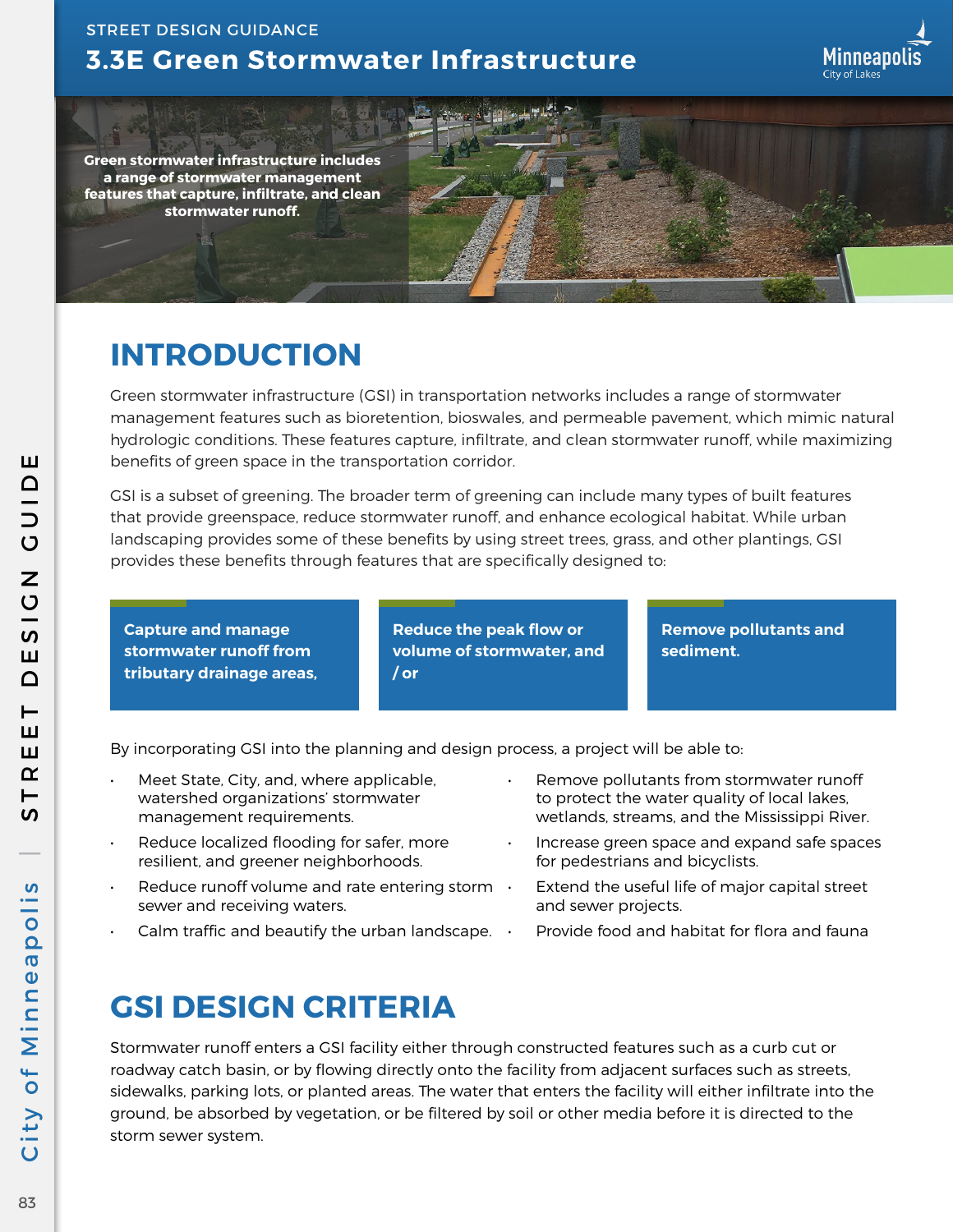## **Each GSI facility should be designed per local stormwater management requirements, which include:**

- [Minneapolis Ordinance Chapter 54 Storm Water Management](https://library.municode.com/mn/minneapolis/codes/code_of_ordinances?nodeId=COOR_TIT3AIPOENPR_CH54STWAMA)
- [Minnesota Pollution Control Agency \(MPCA\) National Pollutant Discharge Elimination System](https://www.pca.state.mn.us/sites/default/files/Draft Permit  MNR100001  4-09-2018.pdf)  [\(NPDES\) Construction Stormwater Permit – MNR100001](https://www.pca.state.mn.us/sites/default/files/Draft Permit - MNR100001 - 4-09-2018.pdf)

#### **Local Watershed Requirements**

- [Minnehaha Creek Watershed District](https://www.minnehahacreek.org/)
- [Mississippi Watershed Management Organization](https://www.mwmo.org/)
- [Shingle Creek Watershed Management Commission](http://www.shinglecreek.org/)
- **[Bassett Creek Watershed Management Commission](https://www.bassettcreekwmo.org/)**

## **GSI designs should generally comply with recommendations set forth in the following documents:**

- [Minnesota Stormwater Manual](https://stormwater.pca.state.mn.us/index.php?title=Main_Page)
- [National Association of City Transportation Officials \(NACTO\) Urban Street Stormwater Guide](https://nacto.org/publication/urban-street-stormwater-guide/)
- [City of Minneapolis Standard Specifications and Detail Plates](http://www2.minneapolismn.gov/publicworks/plates/index.htm)
- [City of Minneapolis Stormwater and Sanitary Guide](http://www2.minneapolismn.gov/www/groups/public/@publicworks/documents/webcontent/wcmsp-205493.pdf) or subsequent guidance and recommendations published by the Surface Water and Sewers Division for GSI and or drainage system work in the right of way

Figure 3.3E.1 summarizes the primary design criteria for GSI installations with applicable reference documentation and other notes. As the designer reviews the proposed project for potential GSI facilities, the drainage, hydrology, volume requirements, and setbacks of existing and proposed features will establish potential installation areas and types to meet performance requirements.

#### **Figure 3.3E.1:**

GSI Design Reference Criteria

| Criteria                             | Reference                                                             | <b>Notes</b>                                                                                                                                                  |
|--------------------------------------|-----------------------------------------------------------------------|---------------------------------------------------------------------------------------------------------------------------------------------------------------|
| <b>Contributing Drainage</b><br>Area | Minnesota Stormwater<br>Manual                                        | Maximum drainage areas for type of GSI<br>facility.                                                                                                           |
| <b>Site Suitability</b>              | <b>City of Minneapolis</b><br><b>Stormwater and Sanitary</b><br>Guide | Identify concerns such as steep slopes<br>(>10%), hot spots, water quality needs or<br>total maximum daily loads (TMDLs), prior to<br>siting infiltrating GSI |
| <b>Hydrologic Parameters</b>         | <b>City of Minneapolis Stormwater</b><br>and Sanitary Guide           | Parameter guidance (infiltration rates,<br>runoff coefficients, methodology) and<br>recommended modeling software                                             |

ш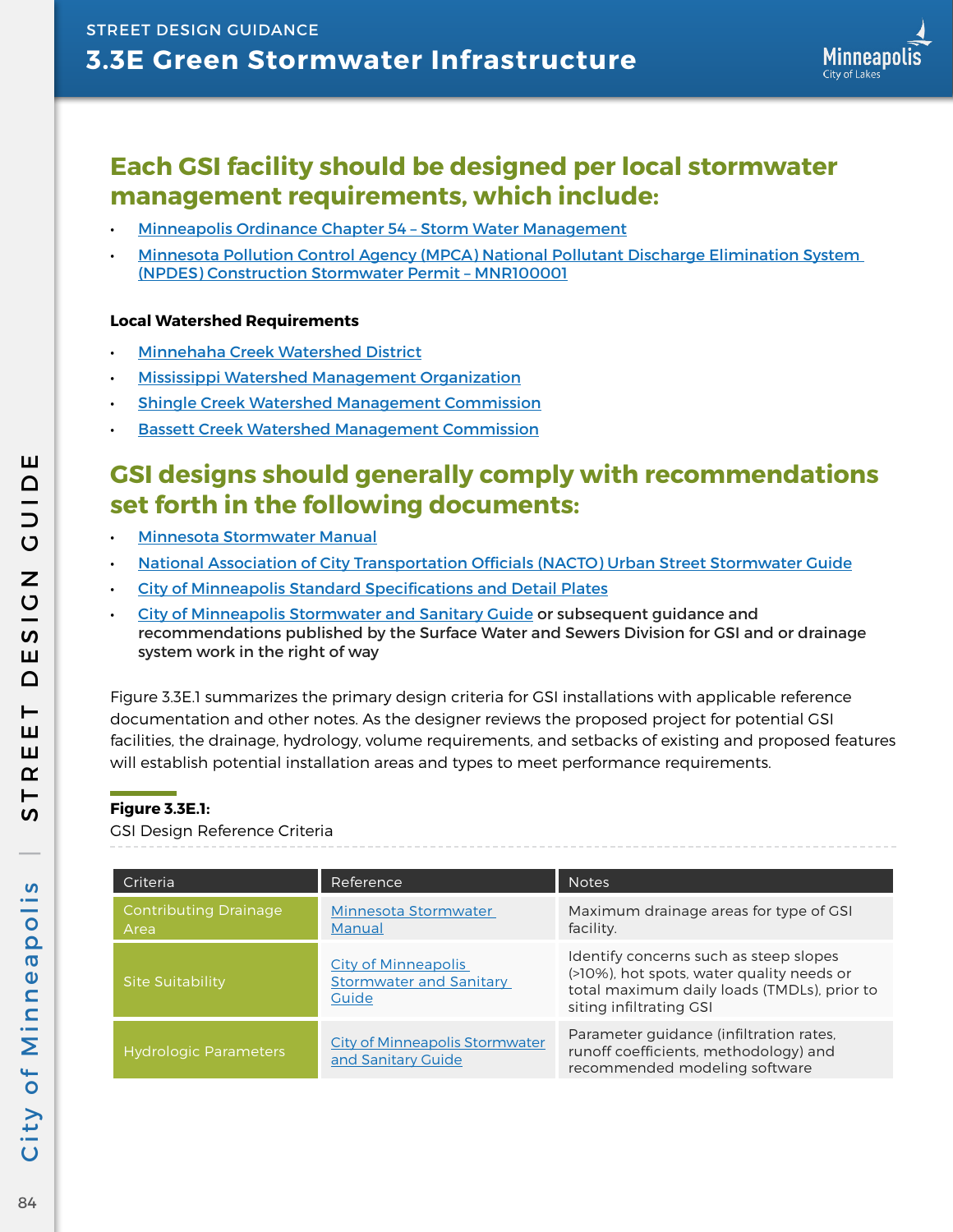| Criteria                   | Reference                                                                                                                                                       | <b>Notes</b>                                                                                                                                                                                                                                                                                                                                                                                                                                                                                                              |
|----------------------------|-----------------------------------------------------------------------------------------------------------------------------------------------------------------|---------------------------------------------------------------------------------------------------------------------------------------------------------------------------------------------------------------------------------------------------------------------------------------------------------------------------------------------------------------------------------------------------------------------------------------------------------------------------------------------------------------------------|
| <b>Design Rainfall</b>     | <b>City of Minneapolis</b><br><b>Stormwater and Sanitary</b><br>Guide or Local Watershed<br><b>District Permitting</b><br>Requirement, whichever is<br>stricter | 24-hour storm depths for standard return<br>periods                                                                                                                                                                                                                                                                                                                                                                                                                                                                       |
| Soils and Infiltration     | Minnesota Stormwater<br>Manual and MPCA NPDES<br>Permit                                                                                                         | Acceptable infiltration rate ranges for<br>GSI and recommendations for secondary<br>measures (see underdrains)                                                                                                                                                                                                                                                                                                                                                                                                            |
| <b>Underdrains</b>         | Minnesota Stormwater Manual                                                                                                                                     | Minimum pipe diameter, cleanouts,<br>materials, spacing, and slopes                                                                                                                                                                                                                                                                                                                                                                                                                                                       |
| Stormwater Volume          | <b>Minnesota Stormwater Manual</b>                                                                                                                              | Water quality volume, channel protection<br>volume, overbank flood protection volume,<br>extreme flood control volume                                                                                                                                                                                                                                                                                                                                                                                                     |
| Pretreatment               | Minnesota Stormwater Manual                                                                                                                                     | Minimum sizing based on infiltration rate<br>and GSI ability to treat percentage of the<br>water quality volume                                                                                                                                                                                                                                                                                                                                                                                                           |
| <b>Treatment</b>           | <b>Minnesota Stormwater Manual</b>                                                                                                                              | CSI facilities should be designed such that<br>standing water drains or infiltrates through<br>the system within 48 hours                                                                                                                                                                                                                                                                                                                                                                                                 |
| <b>Horizontal Setbacks</b> | Minnesota Stormwater Manual                                                                                                                                     | Setbacks from water supply wells, buildings,<br>property lines, streams, septic systems,<br>slopes, and karsts                                                                                                                                                                                                                                                                                                                                                                                                            |
| <b>Vertical Separation</b> | Minnesota Stormwater<br>Manual and MPCA NPDES<br>Permit                                                                                                         | Greater than 3 feet from bottom of<br>infiltration media to saturated soil or<br>bedrock. Karst areas require special design.                                                                                                                                                                                                                                                                                                                                                                                             |
| <b>Utility Separation</b>  | Minnesota Stormwater Manual                                                                                                                                     | Varies by case. The distance is generally<br>2 feet but needs to be reviewed with the<br>utility type/owner and surrounding soil<br>conditions. Some utilities such as telephone<br>or water lines can be located within the<br>facility. Others may require surrounding<br>treatment or relocation to support or<br>separate. Sanitary sewers or other utilities<br>that could contaminate stormwater (or may<br>be subject to infiltration and inflow risk) will<br>need to be separate from GSI infiltration<br>media. |

# **GENERAL DESIGN CONSIDERATIONS**

This section presents considerations to evaluate, select, and design GSI facilities. General GSI considerations are provided in the first part of this section and are followed by more detailed considerations for bioretention and permeable pavement facilities. Additional guidance and information can be found in the Minnesota Stormwater Manual and the National Association of City Transportation Officials Urban Street Stormwater Guide.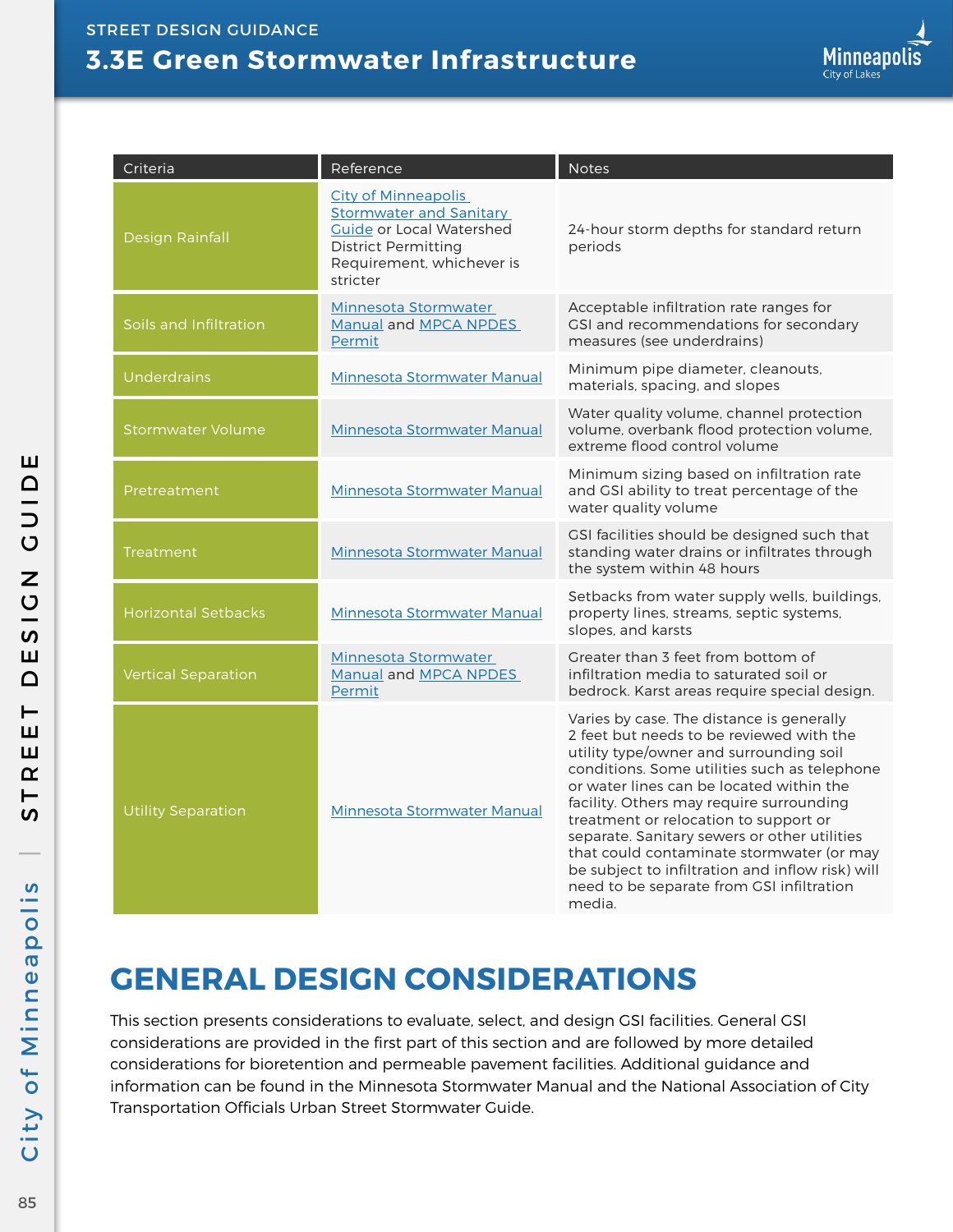|    | Maximize pervious surfaces as much as feasible                                                                                                                                                                                                                                                                         |
|----|------------------------------------------------------------------------------------------------------------------------------------------------------------------------------------------------------------------------------------------------------------------------------------------------------------------------|
| B. | Delineate and estimate the drainage areas impacted by and flowing into a street design<br>project and consider multiple GSI tools or facilities to cumulatively manage stormwater runoff.                                                                                                                              |
| C. | 3' or wider buffers between the bike lane and traffic lanes are preferred. 2' buffers can be used<br>for very space-constrained environments provided the location is not adjacent to a parking<br>lane and the bike lane and buffer area generally maintain a minimum combined width of 8'<br>(including the gutter). |
| D. | Design the GSI facility to provide water quality treatment for the required water quality volume. For<br>each inflow point, define:                                                                                                                                                                                    |
|    | <b>1.</b> Total drainage area including impervious portion;                                                                                                                                                                                                                                                            |
|    | 2. Right of Way (ROW) drainage including impervious portion;                                                                                                                                                                                                                                                           |
|    | 3. Change in impervious area with street design project; and                                                                                                                                                                                                                                                           |
|    | 4. Required and provided water quality volume for treatment.                                                                                                                                                                                                                                                           |
| E. | Consider soil amendments or an underdrain when the underlying soils' infiltration rate is outside of<br>the range presented in the City of Minneapolis Stormwater and Sanitary Sewer Guide.                                                                                                                            |
| F. | <b>1.</b> Provide access to maintenance areas such as any pre-treatment areas, inlets, underdrains,<br>outlets or overflow devices, and vegetation.                                                                                                                                                                    |
|    | 2. Develop an Operations and Maintenance plan during design.                                                                                                                                                                                                                                                           |
| G. | Consider the best practices when selecting and siting GSI throughout stages of planning and<br>design so that GSI can provide multiple benefits. For example, bioretention should generally be<br>favored over permeable pavement due to the additional benefits of increased green space and<br>reduced hardcover.    |
| H. | Coordinate with Surface Water and Sewers Design and Planning Group to identify flooding<br>within and near the corridor and to determine if flood mitigation features can be incorporated<br>into the project.                                                                                                         |
| ı. | Submit stormwater management plans with 30%, 60%, 90%, and 100% plans (see<br>Documentation section).                                                                                                                                                                                                                  |

# **BIORETENTION**

Bioretention includes small or mid-sized rain gardens, bioswales, tree trenches, and larger bioretention basins. These facilities are depressed, vegetated areas that capture, infiltrate or filter, and treat stormwater runoff. Bioretention may be installed as a vegetated, sloped facility such as a rain garden or bioswale or a vertical walled facility such as a planter or tree trench. Within street and roadway design, they are typically located within a median, along a boulevard, or in curb bump-outs. Engineered media can be used to amend the soils in the practice and promote infiltration.

Bioretention cells with sloped sides are preferred in locations with a larger available footprint for installation. Bioretention cells with vertical walls are more suitable for more urbanized locations, or locations with limited available footprint. The cell can be designed to infiltrate water into underlying permeable soils or can be filtered through soil or other engineered media and collected by an underdrain system when infiltration is not possible. Plantings provided in the facility enhance water quality by soaking up additional water and pollutants, and can range from grasses, flowers, and pollinators to shrubs and trees.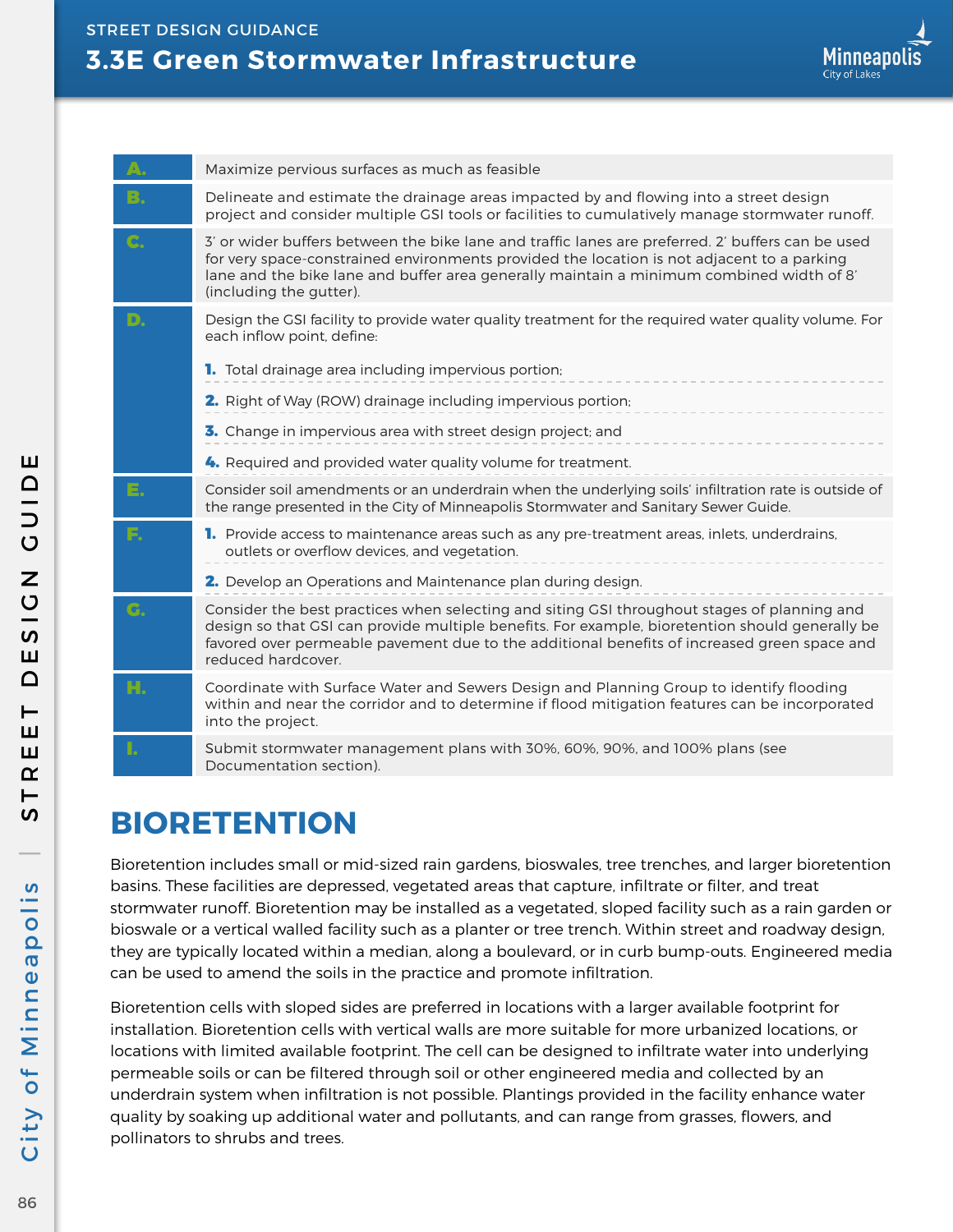**Figure 3.3E.2:**

Sloped Surface Bioswale



#### **Figure 3.3E.3:** Vertical Wall Planter Bioswale



Ш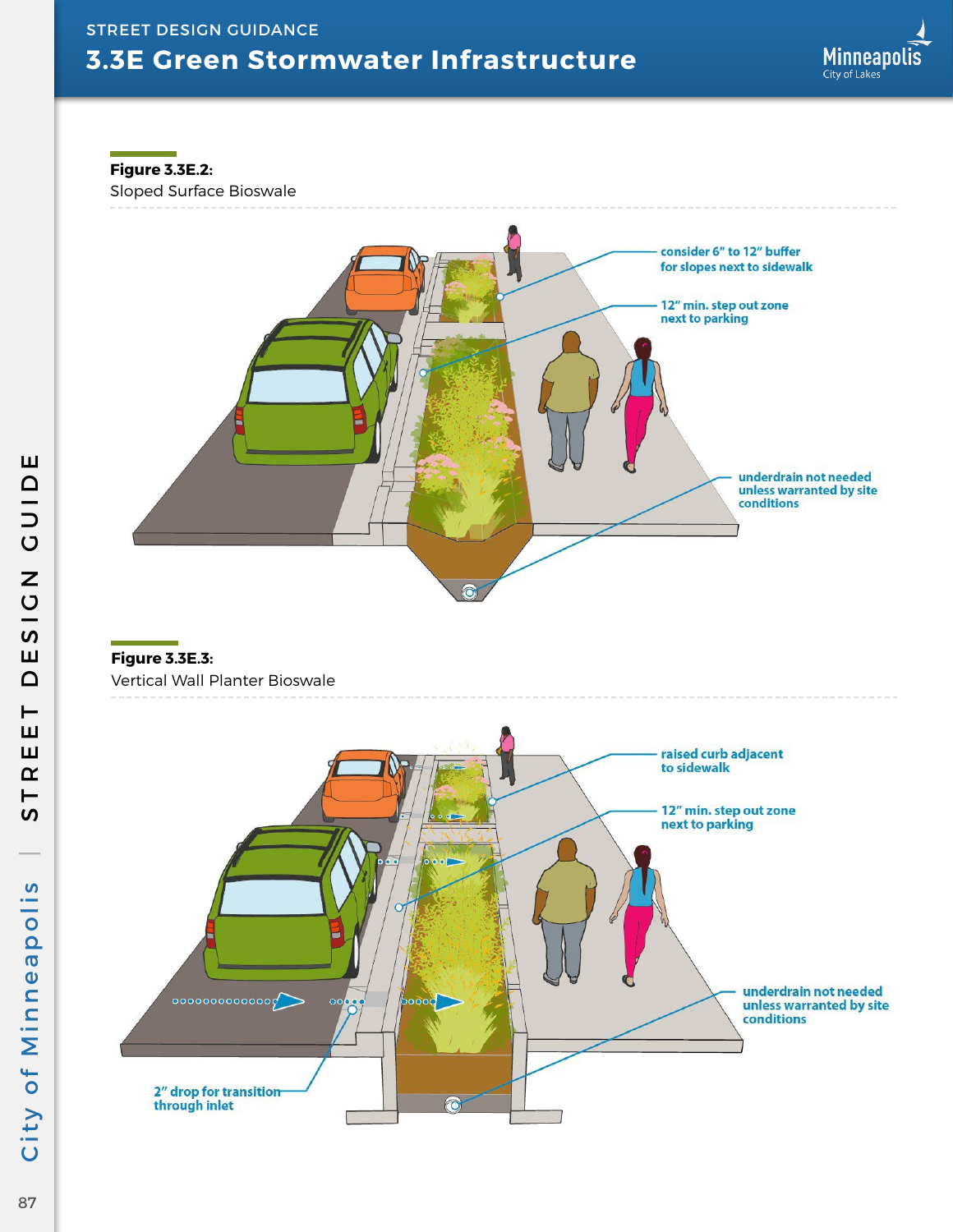Bioswales are linear, sloped, vegetated areas designed to capture, treat, and convey stormwater runoff. Check dams can be used within the swales to reduce slopes, thereby encouraging detention, infiltration, and reducing flow velocities within the swale. Bioswales are a very flexible GSI facility that can be used in a variety of street improvement scenarios. Their linear shape can parallel road sections, follow medians, roadway swale/ditch segments, and linear green spaces adjacent to the curb and/or sidewalk.

A tree trench is a bioretention facility that includes a tree planted within engineered soil that is designed to store stormwater runoff and allow water to flow through the system and irrigate the tree. The media is a mixture of planting substrate and open graded aggregate that provides space to store runoff and for roots to grow. A tree trench can consist of one tree or can be a connected set of trees along a roadway. The system is designed to simultaneously treat stormwater runoff and promote healthy trees.

## **Bioretention design considerations**

The following detailed design considerations should be considered when siting, selecting and designing bioretention GSI facilities:

### **FOOTPRINT:**

- Design the engineered media mix thickness based on the site requirements. If the system design does not include infiltration, the media thickness should be between 2-6 feet (a minimum of 3 feet is recommended for plant health); see additional guidance on types of media mixes in **[Minnesota](https://stormwater.pca.state.mn.us/index.php?title=Main_Page)  [Stormwater Manual](https://stormwater.pca.state.mn.us/index.php?title=Main_Page)**. Use of an underdrain may impact the media mix thickness.
- Impermeable liners and / or underdrains should be used in locations where infiltration is not recommended or possible due to site limitations.
- If the site has a limited footprint, structural cells or subgrade storage can occur beneath the pavement surface. Review the minimum soil volume requirement for plant health (volume based on plant selection).
	- » Structural cells should be used where risk of underground disturbance is minimal.
- Provide sufficient space for treatment of stormwater according to soil infiltration capacity.
- Pretreatment features should be included at the upstream end of the facility to improve pollutant and debris removal, to assist with long-term maintenance by protecting the function and stability of the treatment facility, and to prolong the life of the bioretention facility. Pre-treatment should be designed for the drainage area conditions and GSI facility.

### **CURB CUTS:**

- Curb cuts directing runoff into a GSI facility should be lower than the gutter elevation to limit runoff bypassing the facility. This reduces blockages at the inlet and allows a shovel to be used to remove debris.
- Curb cuts directing runoff directly into a GSI facility should provide energy dissipation at the inlet.
- Curb cuts directing overflows out of a GSI facility should be located upstream of a catch basin to provide nearby connection to the sewer system. A downstream catch basin will allow overflow to enter the sewer system during a storm event that surpasses the GSI facility's capacity.
- A standard curb cut transition to forebay/pretreatment area provides a minimum 2-inch drop from the gutter to the top of the bay.
- Consider the uses of the curb space. Avoid sites near or adjacent to vehicle unloading/loading zones. A maximum continuous length of GSI adjacent to parking is 30 feet, at which point a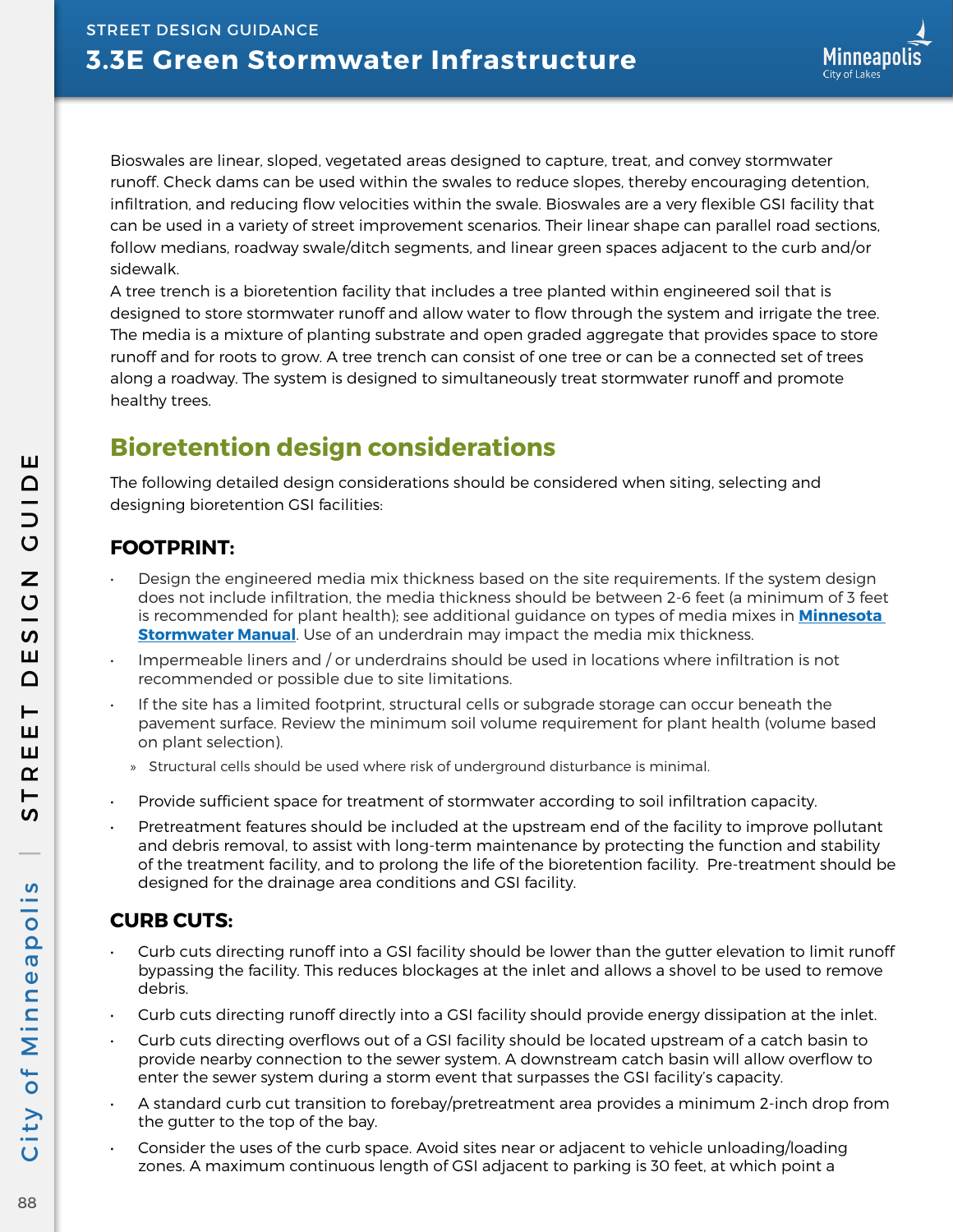minimum 5-foot-wide walkover should be provided. GSI facilities set adjacent to on-street parking should provide a level, 12-24-inch-wide step-out zone, depending on local parking conditions, along the curb to accommodate passenger entry and exit, and to reduce soil compaction and trampling.

- Bypass or overflow from larger storms can be achieved through: curb opening, grate structure, or inlet control.
	- » Preferred ponding depth is 6-18 inches. Greater ponding depths may be acceptable where pedestrian access is limited.
	- » Provide at least 2 inches of freeboard above the overflow elevation. Identify overflow location and shallowest freeboard on plans.
	- » The overflow opening may also act as in inlet if there is sufficient stormwater flowing to it. Review the need for pretreatment or stabilization for potential inflow through the overflow opening.
- If using catch basins to convey runoff to GSI facility, use standard catch basin design.

#### **INFILTRATION:**

- Infiltration is key for minimizing ponding (depth and duration) on the surface of the GSI facility. Where vertical space separations can be achieved and additional subsurface area exists, consider installing deeper gravel or stone bed layers or proprietary subsurface chamber systems for increased storage and infiltration.
- $\cdot$  The depth and porosity of the gravel or stone bed below the engineered media is key for storing water and allowing water to slowly infiltrate into subsurface soils based on a measured or calculated rate of infiltration; consider a bypass or "chimney" of gravel or stone to convey water to gravel or stone bed more efficiently in installations that do not have underdrains.
- Low infiltration rates can be enhanced with engineered media to replace existing soils and/or vertical slots of gravel stone to create increased hydraulic connection to more permeable existing soils.
- If the underlying native soils do not meet minimum infiltration standards, an undrain can be used to provide additional drainage to meet drawdown requirements.

#### **DIMENSIONS:**

- A minimum width of 4 feet is required for a GSI facility.
- If vertical walls have greater than a 6-inch drop, use a vertical indicator, such as raised curbs. Railings or fencing can be used.
	- » Vertical indicators should allow for runoff to enter the bioretention area.
		- Fence should be 18" to 36" in height and have no sharp edges.
		- The fence must be open on street side (3-sided design).
	- Provide 6 to 12-inch shoulder next to sidewalks that don't have vertical separation.
	- » If no shoulder is provided, the slope and sidewalk should be constructed to prevent undermining of the sidewalk.
	- » The shoulder should drop 1-2" and slope towards the ponding area at a slope of less than 5%
- Max slope is 3h:1v, unless next to existing tree, where max slope is 2h:1v.
- Install check dams the entire width of the bioswale, immediately following the swale stabilization.
	- » Provide at least 2 inches of freeboard above the design overflow and ponding depths.
- The longitudinal slope of the bioswale should not exceed 10%, the side slopes should be at a maximum 3h:1v and the bottom width should be at least 1-foot wide. Velocity should not exceed 4 fps (10-year, 24-hour storm). See **[Minnesota Stormwater Manual](https://stormwater.pca.state.mn.us/index.php?title=Main_Page)**.
- GSI facilities should consider needs for features such as light bases, signposts, carriage walks, and utilities including placement of conduits and mid-block hand holes.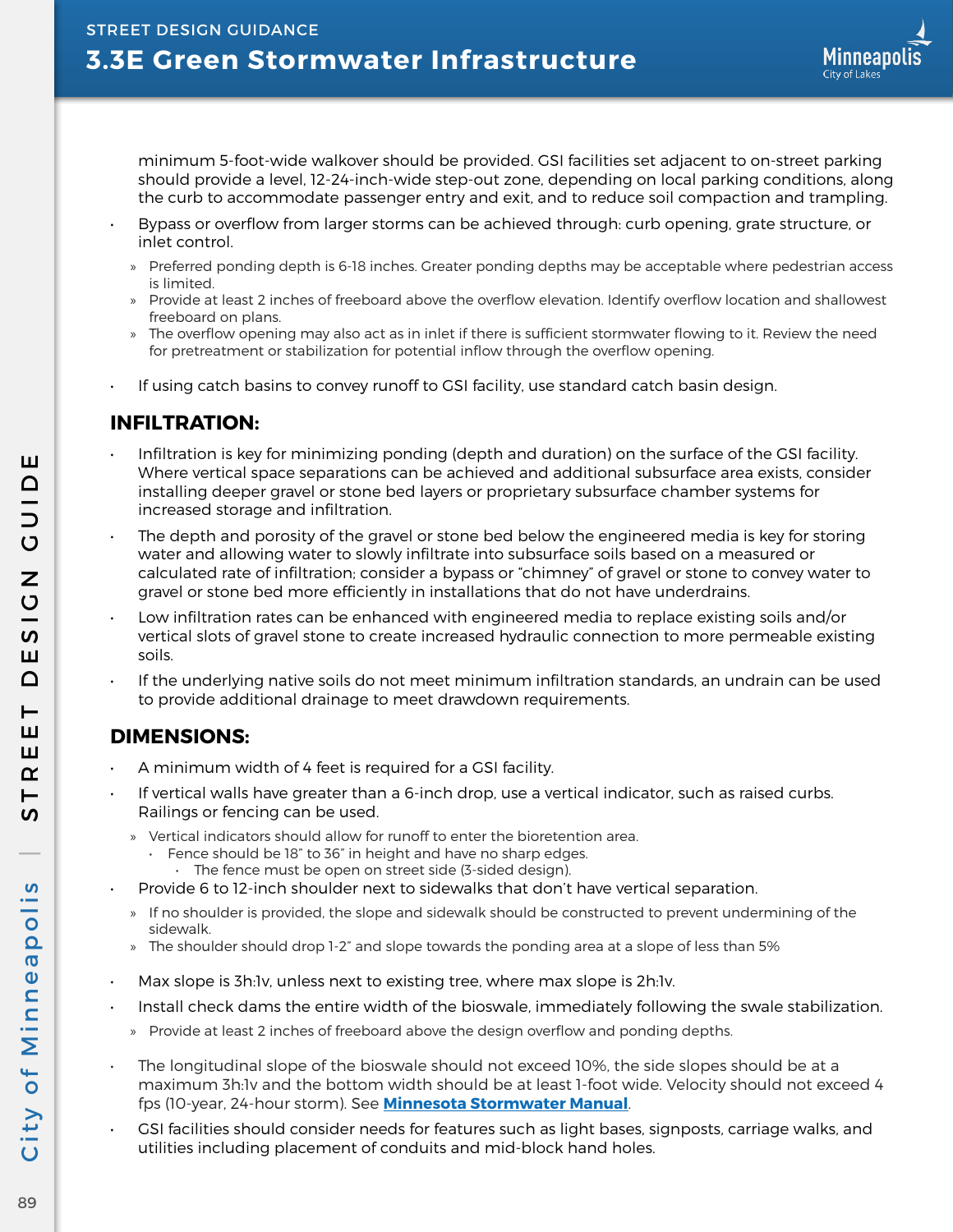

#### **PLANTS:**

- Use native vegetation/pollinators that are wet and dry tolerant and salt tolerant, refer to **[Minnesota](https://stormwater.pca.state.mn.us/index.php?title=Main_Page)  [Stormwater Manual](https://stormwater.pca.state.mn.us/index.php?title=Main_Page)**
- Surfacing should be vegetation where:
	- 1. Boulevard is 2' wide or wider (may be narrower where tapering
	- 2. Median is 4' wide or wider, not including the curb space.

#### **SOILS:**

- See additional guidance on types of media mixes in **[Minnesota Stormwater Manual](https://stormwater.pca.state.mn.us/index.php?title=Main_Page)**.
- Stabilize soils and provide plant protection using biodegradable geotextile. Any mulch within ponding areas must be secured in place by fabric.
- Mulch should be shredded hardwood and not dyed (non-colored); it should not be placed directly on tree trunks or shrub/plant stems but rather around in ring formation.
- Avoid compacting underlying soils during construction. Scarify soils towards the end of construction if compaction could occur on site.
- Develop phasing plan to prevent over-compaction, prevent erosion, and allow for plants to establish.
- Soils installed in GSI facilities should be lightly compacted to prevent settling that changes the elevation of the GSI facility surface. Do not use compaction equipment.

# **PERMEABLE PAVEMENT**

Permeable pavements are hard surfaces that allow water to flow through the surface and into a subbase of open graded rock. Pavements can consist of porous asphalt, pervious concrete, resin- bound aggregate, permeable interlocking concrete pavers, grass pave, flexible porous pavement, or alternative permeable surfaces. Beneath the pavement are layers of open graded rock that store water, remove pollutants, promote infiltration or retention of runoff. Permeable pavements can be used on the sidewalk, parking areas, driveways, roadways, and plaza spaces. This GSI type is best suited when space is limited, and they can serve as both a hard surface and a stormwater management practice. The base is designed to meet both the structural requirements of the pavement and any water volume and water quality goals.

Porous asphalt, pervious concrete, and other resin-bound aggregates should generally not be used in the right of way.

Permeable pavement spaces should not be sanded. Facilities should have small drainage areas and should be located where debris and sedimentation can be limited to prevent clogging of the openings. Ensure access to permeable pavement by sweeping equipment.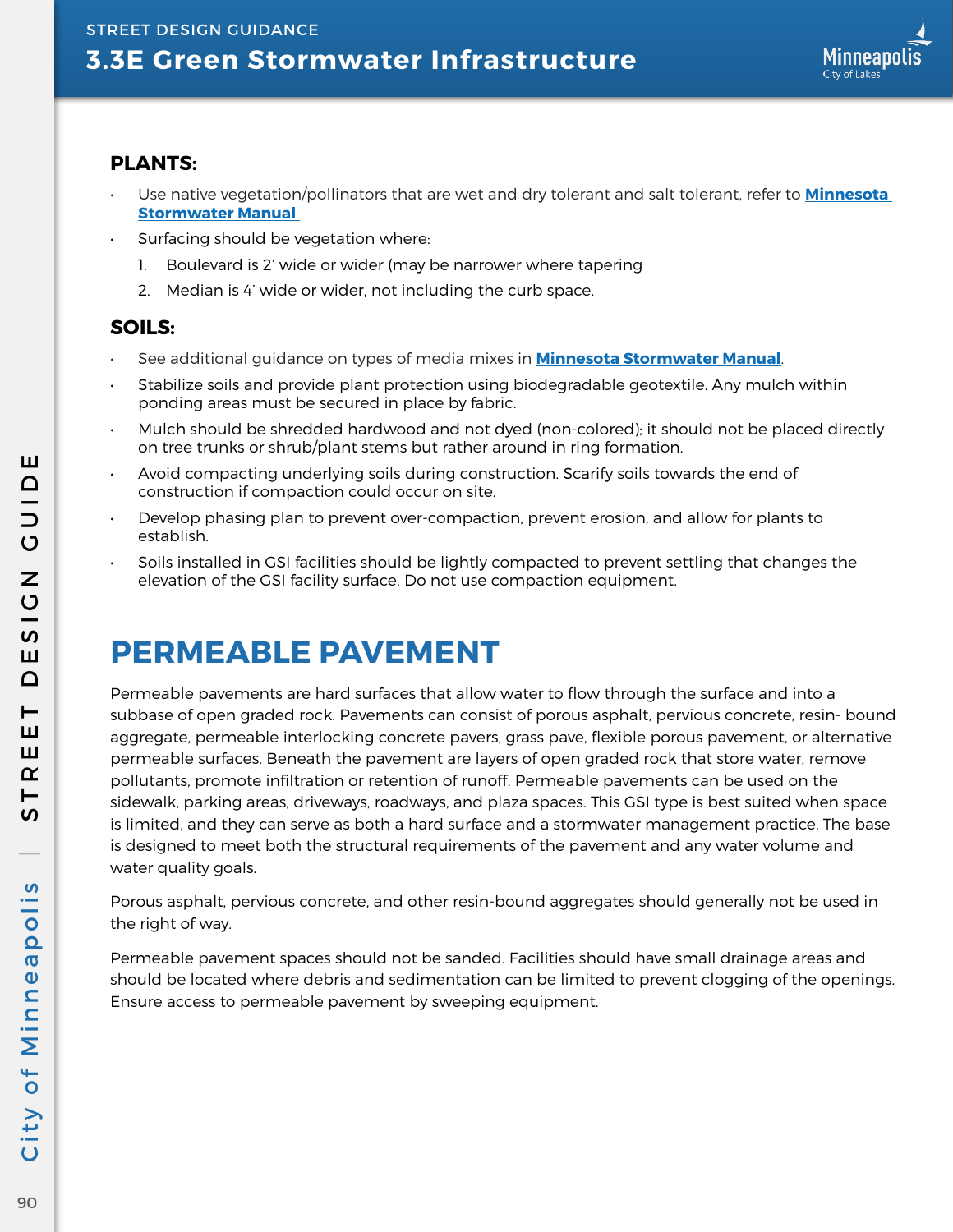**Figure 3.3E.4:**

Permeable pavements



## **Permeable Pavement Design Considerations**

In addition to the overall design considerations for GSI, permeable pavement can be designed for applicable street types where the following conditions occur:

- Avoid areas with frequent vehicle turning movements.
- Pavement uses:
	- » Low-volume, low-speed road
- » Overflow parking or parking stalls
- » Driveways or alleys » Pedestrian areas
- 
- » Medians
- » Furnishing zones
- Avoid road or pavement areas with frequent winter sanding.
- Avoid locations where spills may contaminate groundwater.
- Increased storage can be achieved beneath the system of pavers to increase infiltration capacity.
- Consider using permeable pavement up to the curb face to avoid water flowing down the gutter and bypassing the pavement.
- Review potential for sediment entrainment in the tributary storm water. Sediment deposition will increase the maintenance frequency.
- Ensure base course and bedding provide meet required pavement design.